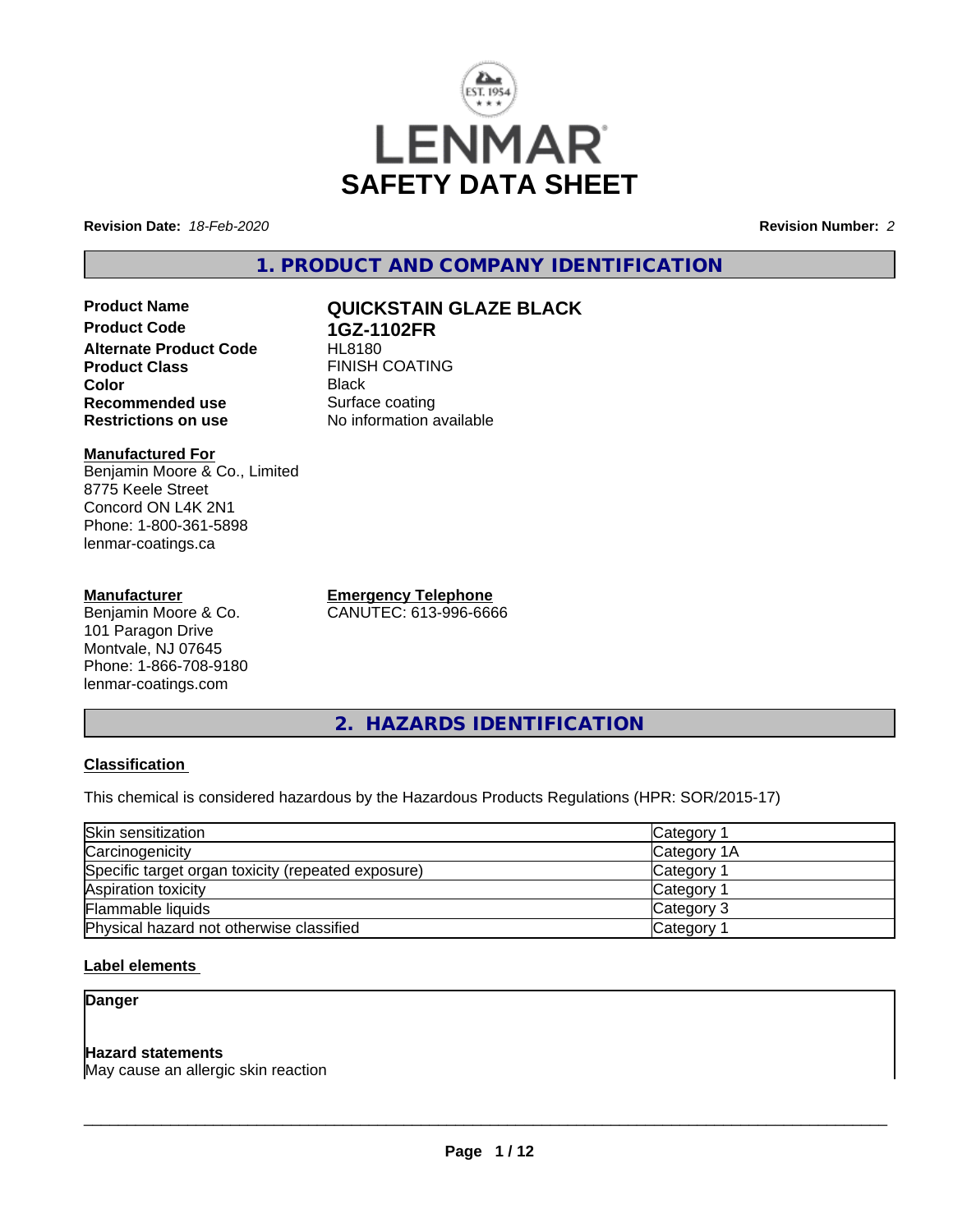May cause cancer Causes damage to organs through prolonged or repeated exposure May be fatal if swallowed and enters airways Flammable liquid and vapor Risk of spontaneous combustion



## **Precautionary Statements - Prevention**

Obtain special instructions before use

Do not handle until all safety precautions have been read and understood

Use personal protective equipment as required

Contaminated work clothing should not be allowed out of the workplace

Wear protective gloves

Do not breathe dust/fume/gas/mist/vapors/spray

Wash face, hands and any exposed skin thoroughly after handling

Do not eat, drink or smoke when using this product

Keep away from heat, hot surfaces, sparks, open flames and other ignition sources. No smoking

Keep container tightly closed

Ground/bond container and receiving equipment

Use explosion-proof electrical/ventilating/lighting/equipment

Use only non-sparking tools

Take precautionary measures against static discharge

Immediately after use, place rags, steel wool or waste used with this product in a sealed water-filled metal container or lay flat to dry.

 $\overline{\phantom{a}}$  ,  $\overline{\phantom{a}}$  ,  $\overline{\phantom{a}}$  ,  $\overline{\phantom{a}}$  ,  $\overline{\phantom{a}}$  ,  $\overline{\phantom{a}}$  ,  $\overline{\phantom{a}}$  ,  $\overline{\phantom{a}}$  ,  $\overline{\phantom{a}}$  ,  $\overline{\phantom{a}}$  ,  $\overline{\phantom{a}}$  ,  $\overline{\phantom{a}}$  ,  $\overline{\phantom{a}}$  ,  $\overline{\phantom{a}}$  ,  $\overline{\phantom{a}}$  ,  $\overline{\phantom{a}}$ 

#### **Precautionary Statements - Response**

IF exposed or concerned: Get medical advice/attention

**Skin**

If skin irritation or rash occurs: Get medical advice/attention

Wash contaminated clothing before reuse

IF ON SKIN (or hair): Remove/Take off immediately all contaminated clothing. Rinse skin with water/shower **Ingestion**

IF SWALLOWED: Immediately call a POISON CENTER or doctor/physician

Do NOT induce vomiting

**Fire**

In case of fire: Use CO2, dry chemical, or foam for extinction

#### **Precautionary Statements - Storage**

Store locked up Store in a well-ventilated place. Keep cool

#### **Precautionary Statements - Disposal**

Dispose of contents/container to an approved waste disposal plant

Materials such as rags used with this product may begin to burn by themselves. After use, put rags in water or lay flat to dry, then discard.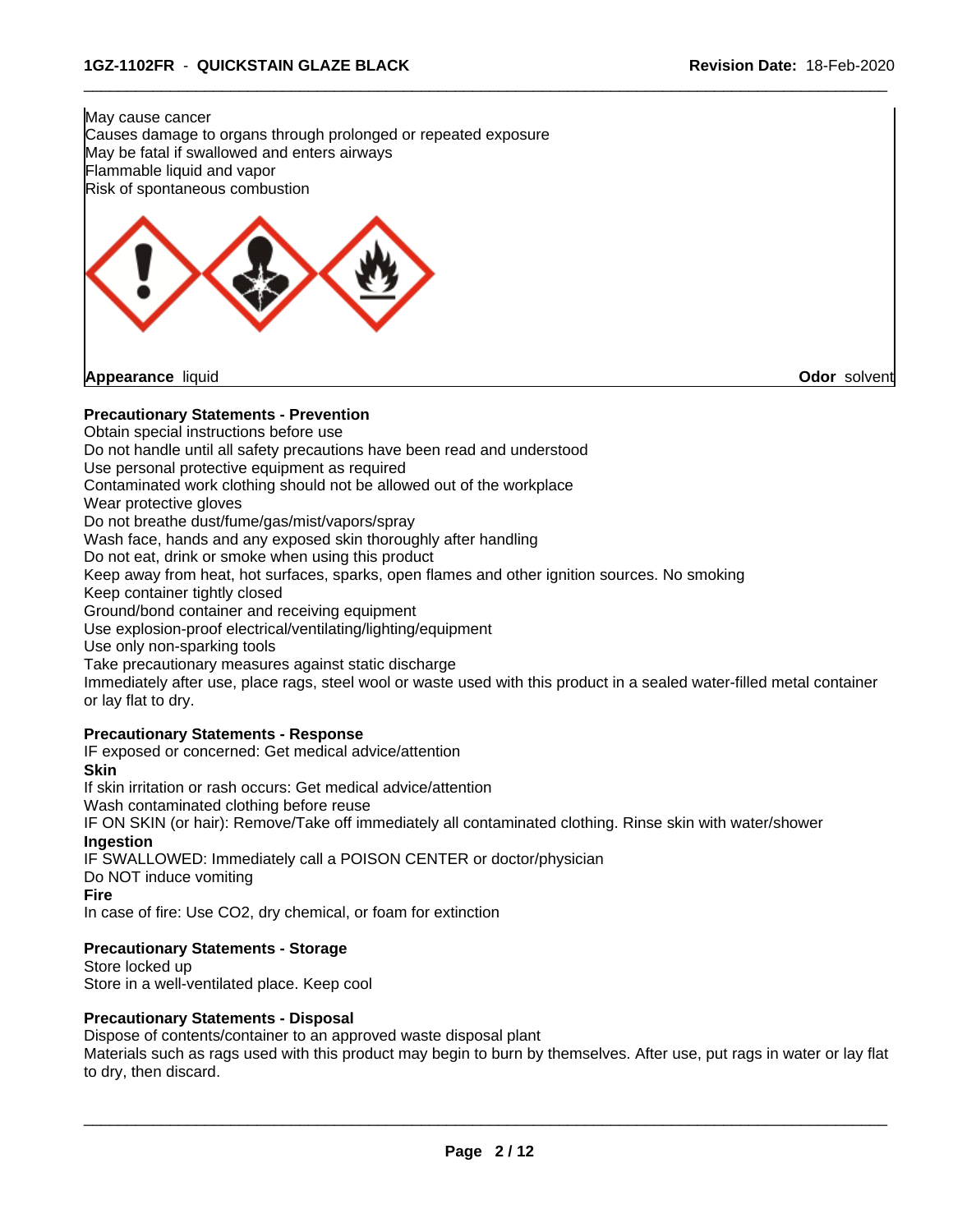## **Other information**

No information available

# **3. COMPOSITION INFORMATION ON COMPONENTS**

 $\overline{\phantom{a}}$  ,  $\overline{\phantom{a}}$  ,  $\overline{\phantom{a}}$  ,  $\overline{\phantom{a}}$  ,  $\overline{\phantom{a}}$  ,  $\overline{\phantom{a}}$  ,  $\overline{\phantom{a}}$  ,  $\overline{\phantom{a}}$  ,  $\overline{\phantom{a}}$  ,  $\overline{\phantom{a}}$  ,  $\overline{\phantom{a}}$  ,  $\overline{\phantom{a}}$  ,  $\overline{\phantom{a}}$  ,  $\overline{\phantom{a}}$  ,  $\overline{\phantom{a}}$  ,  $\overline{\phantom{a}}$ 

| <b>Chemical name</b>                            | CAS No.        | Weight-%      | Hazardous Material<br>registry number<br>(HMIRA registry #) | Date HMIRA filed and<br>Information Review Act date exemption granted<br>(if applicable) |
|-------------------------------------------------|----------------|---------------|-------------------------------------------------------------|------------------------------------------------------------------------------------------|
| Talc                                            | 14807-96-6     | $10 - 30%$    |                                                             |                                                                                          |
| Solvent naphtha, petroleum,<br>medium aliphatic | 64742-88-7     | $7 - 13%$     |                                                             |                                                                                          |
| Stoddard solvent                                | 8052-41-3      | $5 - 10%$     |                                                             |                                                                                          |
| Carbon black                                    | 1333-86-4      | $3 - 7%$      |                                                             |                                                                                          |
| Distillates, petroleum,<br>hydrotreated light   | 64742-47-8     | $3 - 7%$      |                                                             |                                                                                          |
| Solvent naphtha (petroleum),<br>heavy aromatic  | 64742-94-5     | $1 - 5%$      |                                                             |                                                                                          |
| Silica, crystalline                             | 14808-60-7     | $0.1 - 0.25%$ |                                                             |                                                                                          |
| Ethyl benzene                                   | $100 - 41 - 4$ | $0.1 - 0.25%$ |                                                             |                                                                                          |
| Naphthalene                                     | $91 - 20 - 3$  | $0.1 - 0.25%$ |                                                             |                                                                                          |
| Methyl ethyl ketoxime                           | 96-29-7        | $0.1 - 0.25%$ |                                                             |                                                                                          |

#### **Confidential Business Information note**

\*The exact percentage (concentration) of composition has been withheld as a trade secret

# **4. FIRST AID MEASURES**

| <b>General Advice</b>             | If symptoms persist, call a physician. Show this safety data<br>sheet to the doctor in attendance.                                                                                                                                     |
|-----------------------------------|----------------------------------------------------------------------------------------------------------------------------------------------------------------------------------------------------------------------------------------|
| <b>Eye Contact</b>                | Immediately flush with plenty of water. After initial flushing,<br>remove any contact lenses and continue flushing for at<br>least 15 minutes. Keep eye wide open while rinsing. If<br>symptoms persist, call a physician.             |
| <b>Skin Contact</b>               | Wash off immediately with soap and plenty of water while<br>removing all contaminated clothes and shoes. If skin<br>irritation persists, call a physician. Wash clothing before<br>reuse. Destroy contaminated articles such as shoes. |
| <b>Inhalation</b>                 | Move to fresh air. If symptoms persist, call a physician.<br>If not breathing, give artificial respiration. Call a physician<br>immediately.                                                                                           |
| Ingestion                         | Clean mouth with water and afterwards drink plenty of<br>water. Do not induce vomiting without medical advice.<br>Never give anything by mouth to an unconscious person.<br>Consult a physician.                                       |
| <b>Protection Of First-Aiders</b> | Use personal protective equipment.                                                                                                                                                                                                     |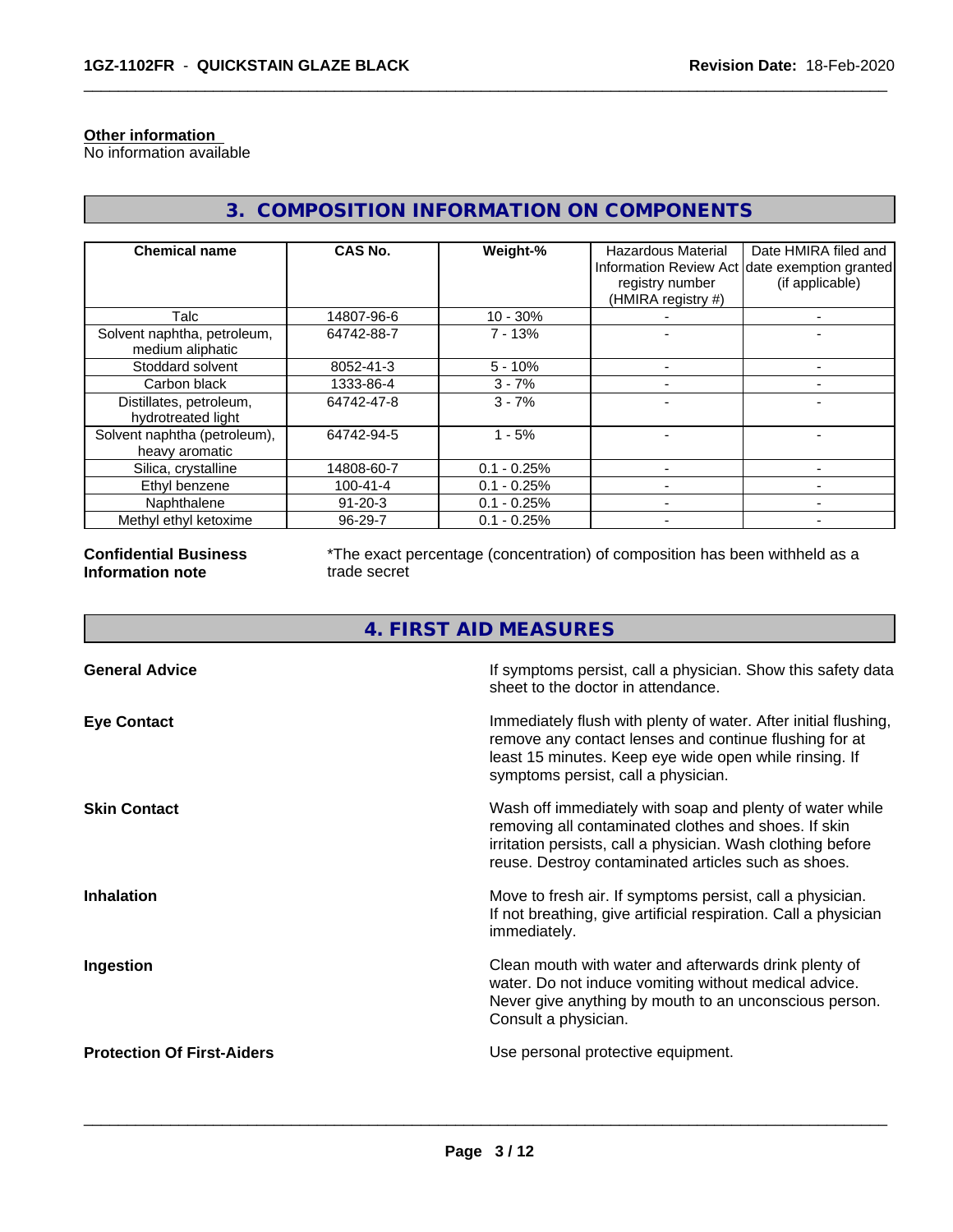**Most Important Symptoms/Effects** May cause allergic skin reaction. **Notes To Physician** Treat symptomatically. **5. FIRE-FIGHTING MEASURES Suitable Extinguishing Media** Foam, dry powder or water. Use extinguishing measures that are appropriate to local circumstances and the surrounding environment. **Protective equipment and precautions for firefighters** As in any fire, wear self-contained breathing apparatus pressure-demand, MSHA/NIOSH (approved or equivalent) and full protective gear. **Specific Hazards Arising From The Chemical** Combustible material. Closed containers may rupture if exposed to fire or extreme heat. Keep product and empty container away from heat and sources of ignition. Thermal decomposition can lead to release of irritating gases and vapors. **Sensitivity to mechanical impact** No **Sensitivity to static discharge** Yes **Flash Point Data Flash point (°F)** 105 **Flash Point (°C)** 41 **Method** PMCC **Flammability Limits In Air Lower flammability limit:** Not available **Upper flammability limit:** Not available **NFPA Health:** 1 **Flammability:** 2 **Instability:** 0 **Special:** Not Applicable **NFPA Legend** 0 - Not Hazardous 1 - Slightly 2 - Moderate 3 - High

 $\overline{\phantom{a}}$  ,  $\overline{\phantom{a}}$  ,  $\overline{\phantom{a}}$  ,  $\overline{\phantom{a}}$  ,  $\overline{\phantom{a}}$  ,  $\overline{\phantom{a}}$  ,  $\overline{\phantom{a}}$  ,  $\overline{\phantom{a}}$  ,  $\overline{\phantom{a}}$  ,  $\overline{\phantom{a}}$  ,  $\overline{\phantom{a}}$  ,  $\overline{\phantom{a}}$  ,  $\overline{\phantom{a}}$  ,  $\overline{\phantom{a}}$  ,  $\overline{\phantom{a}}$  ,  $\overline{\phantom{a}}$ 

4 - Severe

*The ratings assigned are only suggested ratings, the contractor/employer has ultimate responsibilities for NFPA ratings where this system is used.*

*Additional information regarding the NFPA rating system is available from the National Fire Protection Agency (NFPA) at www.nfpa.org.*

**6. ACCIDENTAL RELEASE MEASURES**

**Personal Precautions Personal protective equipment. Remove all sources of** Use personal protective equipment. Remove all sources of ignition.

**Other Information Discription** Prevent further leakage or spillage if safe to do so. Do not allow material to contaminate ground water system. Prevent product from entering drains. Do not flush into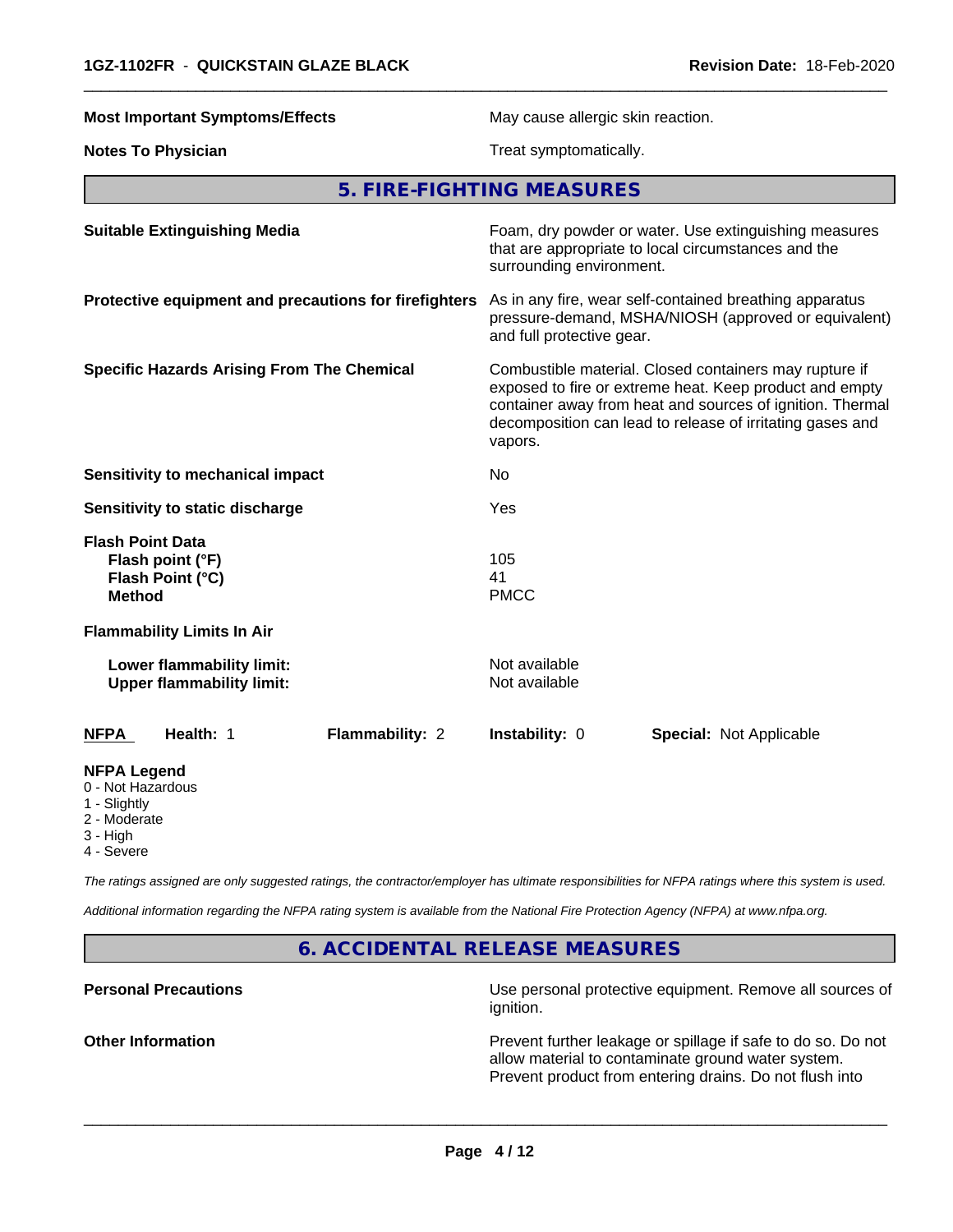|                                  | surface water or sanitary sewer system. Local authorities<br>should be advised if significant spillages cannot be<br>contained.                                                                                                                                                                                                                                                                     |
|----------------------------------|-----------------------------------------------------------------------------------------------------------------------------------------------------------------------------------------------------------------------------------------------------------------------------------------------------------------------------------------------------------------------------------------------------|
| <b>Environmental precautions</b> | See Section 12 for additional Ecological Information.                                                                                                                                                                                                                                                                                                                                               |
| <b>Methods for Cleaning Up</b>   | Dam up. Soak up with inert absorbent material. Pick up<br>and transfer to properly labeled containers. Clean<br>contaminated surface thoroughly.                                                                                                                                                                                                                                                    |
|                                  | 7. HANDLING AND STORAGE                                                                                                                                                                                                                                                                                                                                                                             |
| <b>Handling</b>                  | Use only in area provided with appropriate exhaust<br>ventilation. Do not breathe vapors or spray mist. Wear<br>personal protective equipment. Take precautionary<br>measures against static discharges. To avoid ignition of<br>vapors by static electricity discharge, all metal parts of the<br>equipment must be grounded. Keep away from open<br>flames, hot surfaces and sources of ignition. |
| <b>Storage</b>                   | Keep containers tightly closed in a dry, cool and<br>well-ventilated place. Keep away from heat. Keep away<br>from open flames, hot surfaces and sources of ignition.<br>Keep in properly labeled containers. Keep out of the reach<br>of children.                                                                                                                                                 |
|                                  | <b>DANGER</b> - Rags, steel wool or waste soaked with this<br>product may spontaneously catch fire if improperly<br>discarded. Immediately after use, place rags, steel wool or<br>waste in a sealed water-filled metal container.                                                                                                                                                                  |

 $\overline{\phantom{a}}$  ,  $\overline{\phantom{a}}$  ,  $\overline{\phantom{a}}$  ,  $\overline{\phantom{a}}$  ,  $\overline{\phantom{a}}$  ,  $\overline{\phantom{a}}$  ,  $\overline{\phantom{a}}$  ,  $\overline{\phantom{a}}$  ,  $\overline{\phantom{a}}$  ,  $\overline{\phantom{a}}$  ,  $\overline{\phantom{a}}$  ,  $\overline{\phantom{a}}$  ,  $\overline{\phantom{a}}$  ,  $\overline{\phantom{a}}$  ,  $\overline{\phantom{a}}$  ,  $\overline{\phantom{a}}$ 

**Incompatible Materials Incompatible Materials Incompatible with strong acids and bases and strong** oxidizing agents.

# **8. EXPOSURE CONTROLS/PERSONAL PROTECTION**

## **Exposure Limits**

| <b>Chemical name</b>    | <b>ACGIH TLV</b>        | <b>Alberta</b>             | <b>British Columbia</b>     | <b>Ontario</b>           | Quebec                          |
|-------------------------|-------------------------|----------------------------|-----------------------------|--------------------------|---------------------------------|
| Talc                    | TWA: $2 \text{ mg/m}^3$ | $2 \text{ mg/m}^3$ - TWA   | $2 \text{mq/m}^3$ - TWA     | $2 \text{ mg/m}^3$ - TWA | 3 mg/m <sup>3</sup> - TWAEV     |
|                         | particulate matter      |                            |                             |                          |                                 |
|                         | containing no           |                            |                             |                          |                                 |
|                         | asbestos and <1%        |                            |                             |                          |                                 |
|                         | crystalline silica,     |                            |                             |                          |                                 |
|                         | respirable particulate  |                            |                             |                          |                                 |
|                         | matter                  |                            |                             |                          |                                 |
| Stoddard solvent        | TWA: 100 ppm            | 100 ppm - TWA              | 290 mg/m $3$ - TWA          | 525 mg/m $3$ - TWA       | 100 ppm - TWAEV                 |
|                         |                         | $572 \text{ mg/m}^3$ - TWA | 580 mg/m $3 -$ STEL         |                          | $525$ mg/m <sup>3</sup> - TWAEV |
| Carbon black            | TWA: $3 \text{ mg/m}^3$ | $3.5 \text{ mg/m}^3$ - TWA | $3$ mg/m <sup>3</sup> - TWA | $3$ mg/m $3$ - TWA       | $3.5 \text{ mg/m}^3$ - TWAEV    |
|                         | inhalable particulate   |                            |                             |                          |                                 |
|                         | matter                  |                            |                             |                          |                                 |
| Distillates, petroleum, | N/E                     | N/E                        | $200 \text{ mg/m}^3$ - TWA  | N/E                      | N/E                             |
| hydrotreated light      |                         |                            | Skin absorption can         |                          |                                 |
|                         |                         |                            | contribute to overall       |                          |                                 |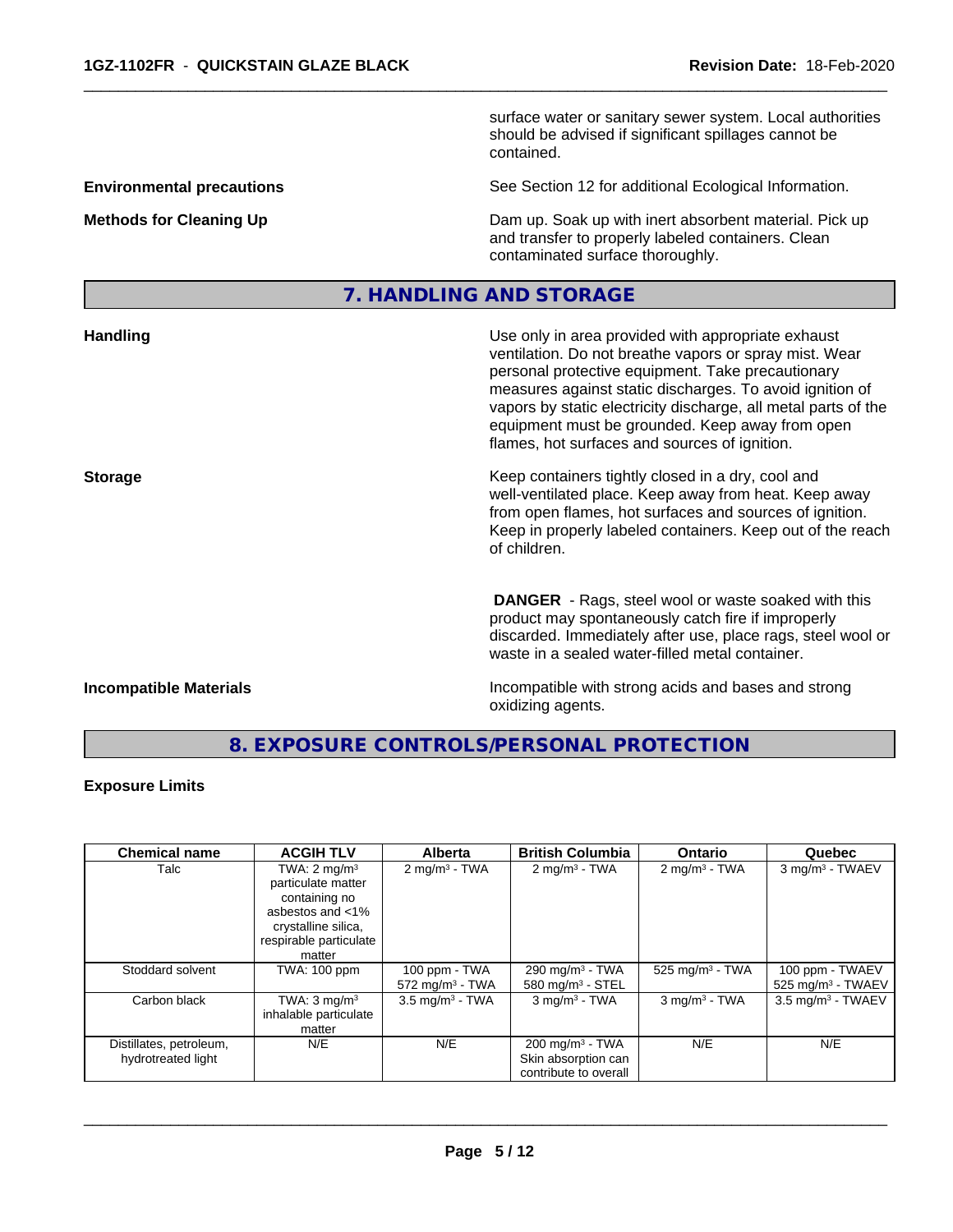## **1GZ-1102FR** - **QUICKSTAIN GLAZE BLACK Revision Date:** 18-Feb-2020

|                     |                                                                    |                                                                                                                                                    | exposure.                                                                 |                                                   |                                                                                                    |
|---------------------|--------------------------------------------------------------------|----------------------------------------------------------------------------------------------------------------------------------------------------|---------------------------------------------------------------------------|---------------------------------------------------|----------------------------------------------------------------------------------------------------|
| Silica, crystalline | TWA: $0.025$ mg/m <sup>3</sup><br>respirable particulate<br>matter | $0.025$ mg/m <sup>3</sup> - TWA                                                                                                                    | $0.025$ mg/m <sup>3</sup> - TWA                                           | $0.10$ mg/m <sup>3</sup> - TWA                    | $0.1$ mg/m <sup>3</sup> - TWAEV                                                                    |
| Ethyl benzene       | TWA: 20 ppm                                                        | 100 ppm - TWA<br>434 mg/m <sup>3</sup> - TWA<br>125 ppm - STEL<br>543 mg/m $3 -$ STEL                                                              | 20 ppm - TWA                                                              | 20 ppm - TWA                                      | 100 ppm - TWAEV<br>434 mg/m <sup>3</sup> - TWAEV<br>125 ppm - STEV<br>543 mg/m <sup>3</sup> - STEV |
| Naphthalene         | TWA: 10 ppm<br>$S^*$                                               | 10 ppm - TWA<br>52 mg/m $3$ - TWA<br>15 ppm - STEL<br>$79$ mg/m <sup>3</sup> - STEL<br>Substance may be<br>readily absorbed<br>through intact skin | 10 ppm - TWA<br>Skin absorption can<br>contribute to overall<br>exposure. | 10 ppm - TWA<br>Danger of cutaneous<br>absorption | 10 ppm - TWAEV<br>52 mg/m <sup>3</sup> - TWAEV<br>15 ppm - STEV<br>79 mg/m <sup>3</sup> - STEV     |

 $\overline{\phantom{a}}$  ,  $\overline{\phantom{a}}$  ,  $\overline{\phantom{a}}$  ,  $\overline{\phantom{a}}$  ,  $\overline{\phantom{a}}$  ,  $\overline{\phantom{a}}$  ,  $\overline{\phantom{a}}$  ,  $\overline{\phantom{a}}$  ,  $\overline{\phantom{a}}$  ,  $\overline{\phantom{a}}$  ,  $\overline{\phantom{a}}$  ,  $\overline{\phantom{a}}$  ,  $\overline{\phantom{a}}$  ,  $\overline{\phantom{a}}$  ,  $\overline{\phantom{a}}$  ,  $\overline{\phantom{a}}$ 

#### **Legend**

ACGIH - American Conference of Governmental Industrial Hygienists Alberta - Alberta Occupational Exposure Limits British Columbia - British Columbia Occupational Exposure Limits Ontario - Ontario Occupational Exposure Limits Quebec - Quebec Occupational Exposure Limits N/E - Not established

# **Personal Protective Equipment**

**Engineering Measures Ensure** Ensure adequate ventilation, especially in confined areas.

**Eye/Face Protection** Safety glasses with side-shields. If splashes are likely to occur, wear: Tightly fitting safety goggles **Skin Protection Skin Protection Constant Constant Constant Long sleeved clothing. Protective gloves. Respiratory Protection In operations where exposure limits are exceeded, use a** NIOSH approved respirator that has been selected by a technically qualified person for the specific work conditions. When spraying the product or applying in confined areas, wear a NIOSH approved respirator specified for paint spray or organic vapors.

**Hygiene Measures Avoid contact with skin, eyes and clothing. Remove and Avoid contact with skin, eyes and clothing. Remove and Avoid contact with skin, eyes and clothing. Remove and** wash contaminated clothing before re-use. Wash thoroughly after handling. When using do not eat, drink or smoke.

# **9. PHYSICAL AND CHEMICAL PROPERTIES**

| liquid<br>solvent<br>No information available<br>$9.0 - 9.4$<br>$1.08 - 1.12$<br>No information available<br>No information available<br>No information available<br>No information available<br>No information available<br>No information available<br>No information available<br>$60 - 70$ |
|------------------------------------------------------------------------------------------------------------------------------------------------------------------------------------------------------------------------------------------------------------------------------------------------|
| $50 - 60$<br>$30 - 40$                                                                                                                                                                                                                                                                         |
|                                                                                                                                                                                                                                                                                                |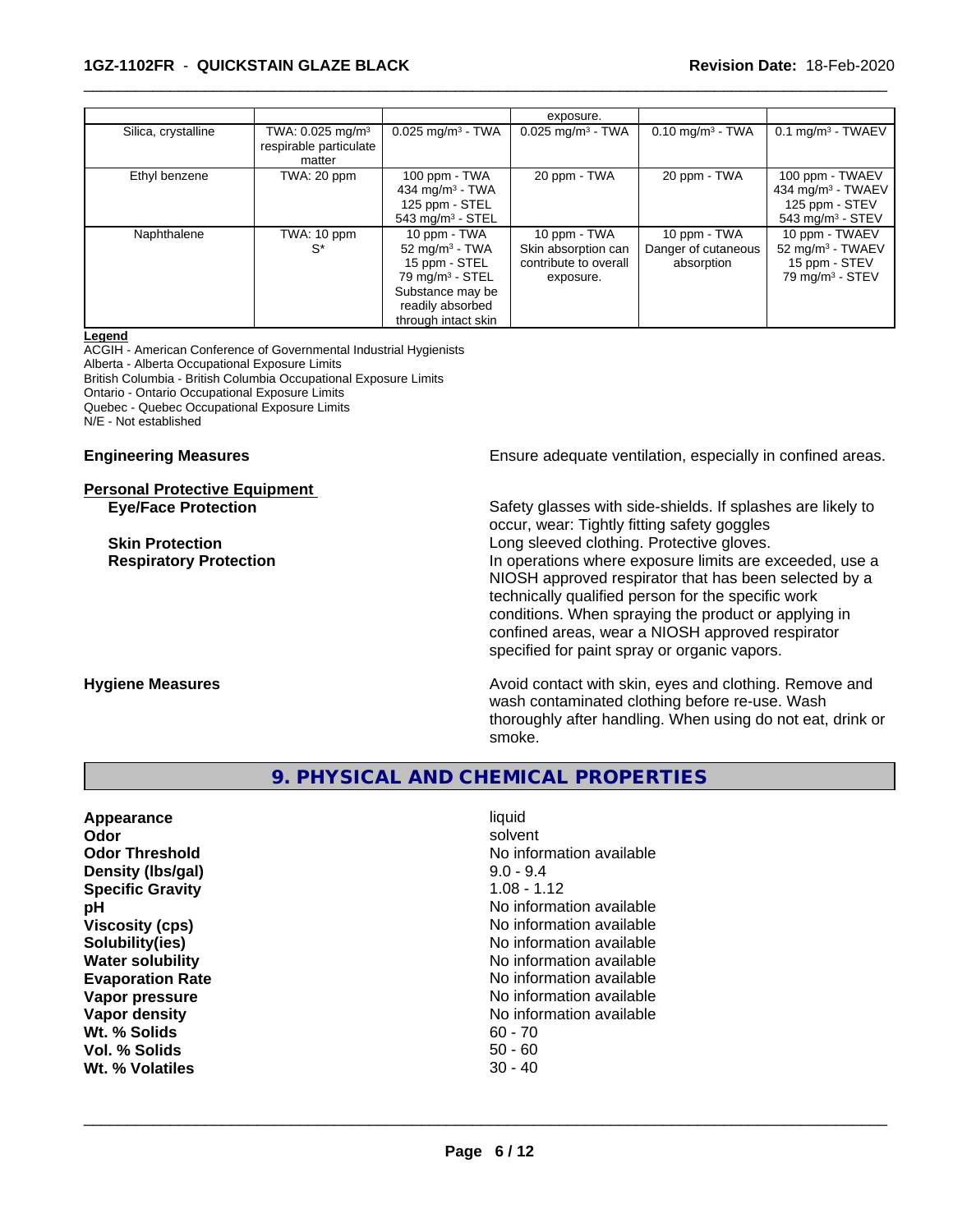- **Vol. % Volatiles** 40 50 **VOC Regulatory Limit (g/L)** <350 **Boiling Point (°F)** 277 **Boiling Point (°C)** 149 **Freezing point (°F)** No information available **Freezing Point (°C)** The Control of the Monometer of Noinformation available **Flash point (°F)** 105 **Flash Point (°C)** 41 **Method** PMCC **Flammability (solid, gas)** Not applicable **Upper flammability limit:** Not applicable **Lower flammability limit:** Not applicable **Autoignition Temperature (°F)** No information available **Autoignition Temperature (°C)**<br> **Decomposition Temperature (°F)** No information available **Decomposition Temperature (°F) Decomposition Temperature (°C)** No information available **Partition coefficient Contract Contract Contract Contract Contract Contract Contract Contract Contract Contract Contract Contract Contract Contract Contract Contract Contract Contract Contract Contract Contract Contract** 
	-

 $\overline{\phantom{a}}$  ,  $\overline{\phantom{a}}$  ,  $\overline{\phantom{a}}$  ,  $\overline{\phantom{a}}$  ,  $\overline{\phantom{a}}$  ,  $\overline{\phantom{a}}$  ,  $\overline{\phantom{a}}$  ,  $\overline{\phantom{a}}$  ,  $\overline{\phantom{a}}$  ,  $\overline{\phantom{a}}$  ,  $\overline{\phantom{a}}$  ,  $\overline{\phantom{a}}$  ,  $\overline{\phantom{a}}$  ,  $\overline{\phantom{a}}$  ,  $\overline{\phantom{a}}$  ,  $\overline{\phantom{a}}$ 

# **10. STABILITY AND REACTIVITY**

**Reactivity Not Applicable Not Applicable** 

**Chemical Stability Stability** Stable under normal conditions. Hazardous polymerisation does not occur.

**Conditions to avoid Keep away from open flames, hot surfaces, static conditions to avoid** electricity and sources of ignition.

**Incompatible Materials Incompatible with strong acids and bases and strong** oxidizing agents.

**Hazardous Decomposition Products** Thermal decomposition can lead to release of irritating gases and vapors.

**Possibility of hazardous reactions** None under normal conditions of use.

# **11. TOXICOLOGICAL INFORMATION**

**Product Information Information on likely routes of exposure**

**Acute Toxicity** 

**Principal Routes of Exposure Exposure** Eye contact, skin contact and inhalation.

**Product Information Repeated or prolonged exposure to organic solvents may** lead to permanent brain and nervous system damage. Intentional misuse by deliberately concentrating and inhaling vapors may be harmful or fatal.

#### **Symptoms related to the physical,chemical and toxicological characteristics**

**Symptoms** No information available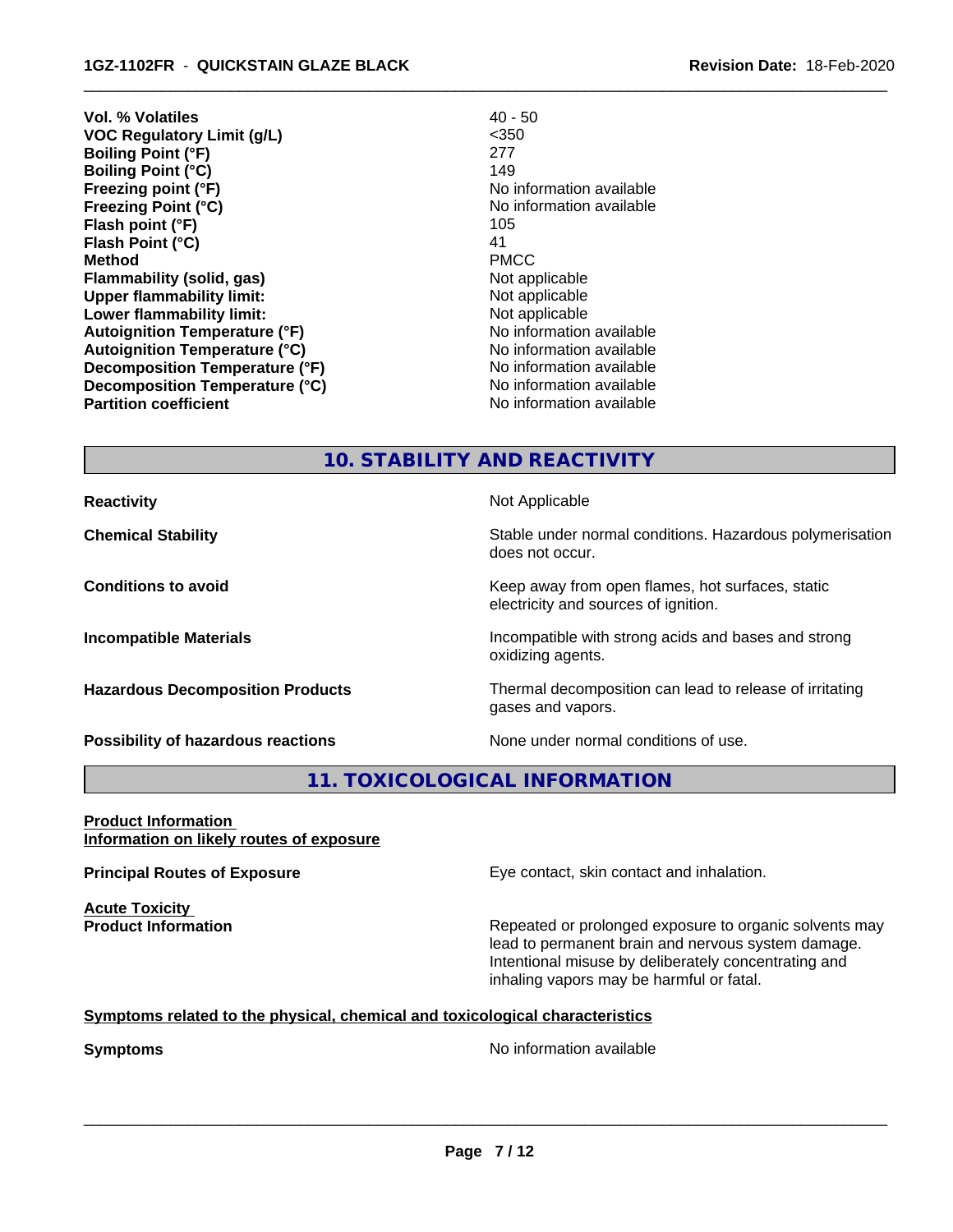## **Delayed and immediate effects as well as chronic effects from short and long-term exposure**

| Eye contact                     | Contact with eyes may cause irritation.                     |
|---------------------------------|-------------------------------------------------------------|
| <b>Skin contact</b>             | May cause skin irritation and/or dermatitis. Prolonged skin |
|                                 | contact may defat the skin and produce dermatitis.          |
| <b>Inhalation</b>               | High vapor / aerosol concentrations are irritating to the   |
|                                 | eyes, nose, throat and lungs and may cause headaches,       |
|                                 | dizziness, drowsiness, unconsciousness, and other central   |
|                                 | nervous system effects.                                     |
| Ingestion                       | Ingestion may cause irritation to mucous membranes.         |
|                                 | Small amounts of this product aspirated into the            |
|                                 | respiratory system during ingestion or vomiting may cause   |
|                                 | mild to severe pulmonary injury, possibly progressing to    |
|                                 | death.                                                      |
| <b>Sensitization</b>            | May cause an allergic skin reaction.                        |
| <b>Neurological Effects</b>     | No information available.                                   |
| <b>Mutagenic Effects</b>        | No information available.                                   |
| <b>Reproductive Effects</b>     | No information available.                                   |
| <b>Developmental Effects</b>    | No information available.                                   |
| <b>Target organ effects</b>     | No information available.                                   |
| <b>STOT - single exposure</b>   | No information available.                                   |
| <b>STOT - repeated exposure</b> | Causes damage to organs through prolonged or repeated       |
|                                 | exposure if inhaled.                                        |
| Other adverse effects           | No information available.                                   |
| <b>Aspiration Hazard</b>        | May be harmful if swallowed and enters airways. Small       |
|                                 | amounts of this product aspirated into the respiratory      |
|                                 | system during ingestion or vomiting may cause mild to       |
|                                 | severe pulmonary injury, possibly progressing to death.     |

 $\overline{\phantom{a}}$  ,  $\overline{\phantom{a}}$  ,  $\overline{\phantom{a}}$  ,  $\overline{\phantom{a}}$  ,  $\overline{\phantom{a}}$  ,  $\overline{\phantom{a}}$  ,  $\overline{\phantom{a}}$  ,  $\overline{\phantom{a}}$  ,  $\overline{\phantom{a}}$  ,  $\overline{\phantom{a}}$  ,  $\overline{\phantom{a}}$  ,  $\overline{\phantom{a}}$  ,  $\overline{\phantom{a}}$  ,  $\overline{\phantom{a}}$  ,  $\overline{\phantom{a}}$  ,  $\overline{\phantom{a}}$ 

## **Numerical measures of toxicity**

## **The following values are calculated based on chapter 3.1 of the GHS document**

| ATEmix (oral)          | 41944 mg/kg |
|------------------------|-------------|
| <b>ATEmix (dermal)</b> | 10328 mg/kg |

# **Component Information**

| Chemical name                                                 | Oral LD50                                   | Dermal LD50                                  | Inhalation LC50                          |
|---------------------------------------------------------------|---------------------------------------------|----------------------------------------------|------------------------------------------|
| Solvent naphtha, petroleum,<br>medium aliphatic<br>64742-88-7 | $> 25$ mL/kg (Rat)                          | $>$ 3000 mg/kg (Rabbit)                      |                                          |
| Carbon black<br>1333-86-4                                     | > 15400 mg/kg (Rat)                         | $>$ 3 g/kg (Rabbit)                          | $\overline{\phantom{a}}$                 |
| Distillates, petroleum, hydrotreated<br>light<br>64742-47-8   | $>$ 5000 mg/kg (Rat)                        | $>$ 2000 mg/kg (Rabbit)                      | $> 5.2$ mg/L (Rat) 4 h                   |
| Solvent naphtha (petroleum), heavy<br>aromatic<br>64742-94-5  | > 5000 mg/kg (Rat)                          | > 2 mL/kg (Rabbit)                           | $> 590$ mg/m <sup>3</sup> (<br>(Rat) 4 h |
| Ethyl benzene<br>100-41-4                                     | $=$ 3500 mg/kg (Rat)                        | $= 15400$ mg/kg (Rabbit)                     | $= 17.4$ mg/L (Rat) 4 h                  |
| Naphthalene<br>$91 - 20 - 3$                                  | $= 1110$ mg/kg (Rat)<br>$= 490$ mg/kg (Rat) | $= 1120$ mg/kg (Rabbit) > 20 g/kg<br>Rabbit) | $>$ 340 mg/m <sup>3</sup> (Rat) 1 h      |
| Methyl ethyl ketoxime<br>96-29-7                              | $= 930$ mg/kg (Rat)                         | 1000 - 1800 mg/kg (Rabbit)                   | $> 4.83$ mg/L (Rat) 4 h                  |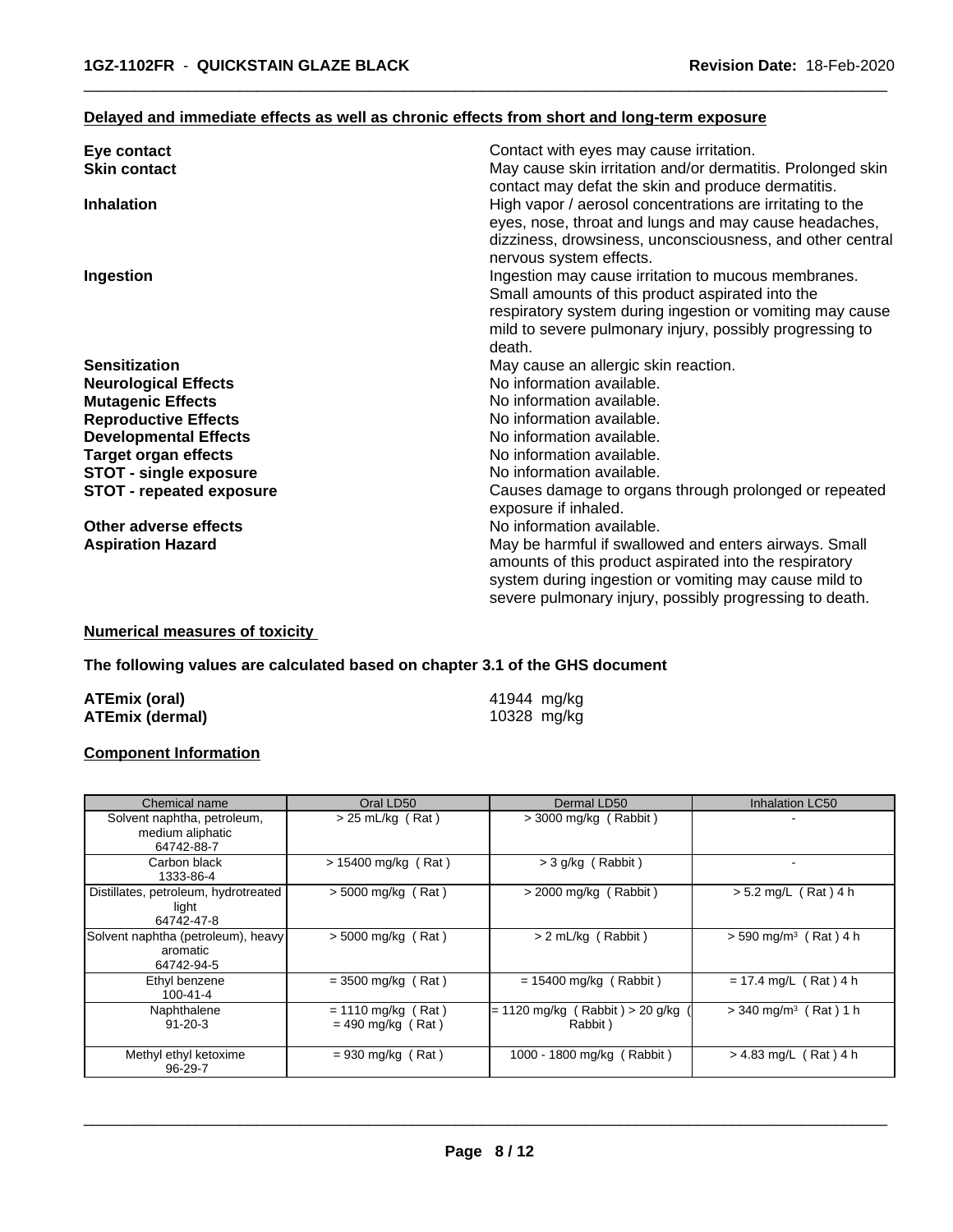**Chronic Toxicity** Contains: Crystalline Silica which has been determined to be carcinogenic to humans by IARC when in respirable form. Risk of cancer depends on duration and level of inhalation exposure to spray mist or dust from sanding the dried paint.

 $\overline{\phantom{a}}$  ,  $\overline{\phantom{a}}$  ,  $\overline{\phantom{a}}$  ,  $\overline{\phantom{a}}$  ,  $\overline{\phantom{a}}$  ,  $\overline{\phantom{a}}$  ,  $\overline{\phantom{a}}$  ,  $\overline{\phantom{a}}$  ,  $\overline{\phantom{a}}$  ,  $\overline{\phantom{a}}$  ,  $\overline{\phantom{a}}$  ,  $\overline{\phantom{a}}$  ,  $\overline{\phantom{a}}$  ,  $\overline{\phantom{a}}$  ,  $\overline{\phantom{a}}$  ,  $\overline{\phantom{a}}$ 

#### **Carcinogenicity**

*The information below indicateswhether each agency has listed any ingredient as a carcinogen:.*

| Chemical name        | <b>IARC</b>                    | <b>NTP</b>                   |
|----------------------|--------------------------------|------------------------------|
|                      | 2B - Possible Human Carcinogen |                              |
| Carbon black         |                                |                              |
|                      | - Human Carcinogen             | Known Human Carcinogen       |
| Silica, crystalline  |                                |                              |
|                      | 2B - Possible Human Carcinogen |                              |
| <b>Ethyl benzene</b> |                                |                              |
|                      | 2B - Possible Human Carcinogen | Reasonably Anticipated Human |
| Naphthalene          |                                | Carcinogen                   |

• Crystalline Silica has been determined to be carcinogenic to humans by IARC (1) when in respirable form. Risk of cancer depends on duration and level of inhalation exposure to spray mist or dust from sanding the dried paint.

#### **Legend**

IARC - International Agency for Research on Cancer NTP - National Toxicity Program OSHA - Occupational Safety & Health Administration

**12. ECOLOGICAL INFORMATION**

# **Ecotoxicity Effects**

The environmental impact of this product has not been fully investigated.

# **Product Information**

# **Acute Toxicity to Fish**

No information available

#### **Acute Toxicity to Aquatic Invertebrates**

No information available

#### **Acute Toxicity to Aquatic Plants**

No information available

#### **Persistence / Degradability**

No information available.

#### **Bioaccumulation**

There is no data for this product.

#### **Mobility in Environmental Media**

No information available.

#### **Ozone**

No information available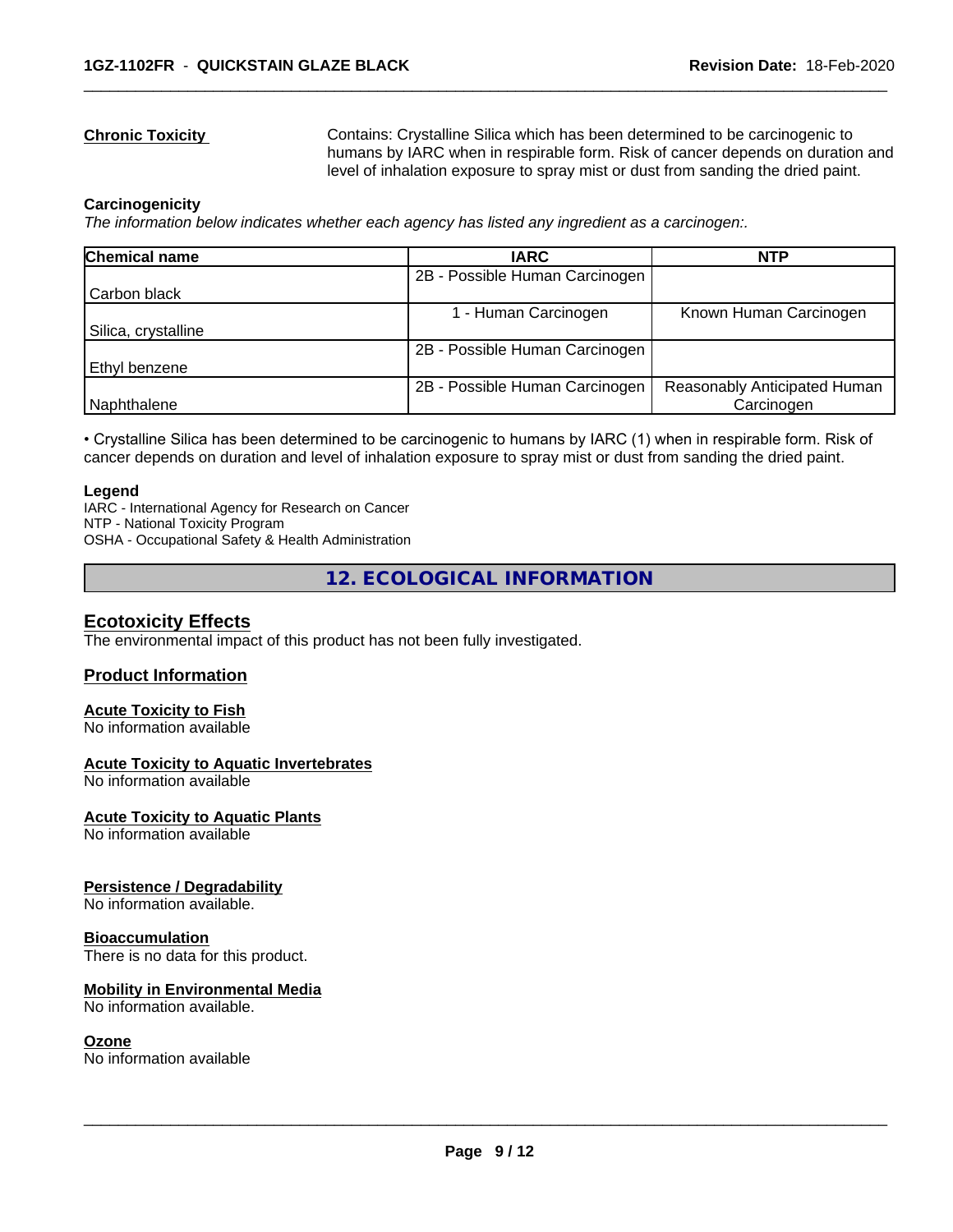# **Component Information**

#### **Acute Toxicity to Fish**

Ethyl benzene LC50: 12.1 mg/L (Fathead Minnow - 96 hr.) Methyl ethyl ketoxime LC50: 48 mg/L (Bluegill sunfish - 96 hr.)

## **Acute Toxicity to Aquatic Invertebrates**

Ethyl benzene EC50: 1.8 mg/L (Daphnia magna - 48 hr.) Methyl ethyl ketoxime EC50: 750 mg/L (Daphnia magna - 48 hr.)

## **Acute Toxicity to Aquatic Plants**

Ethyl benzene EC50: 4.6 mg/L (Green algae (Scenedesmus subspicatus), 72 hrs.)

# **13. DISPOSAL CONSIDERATIONS**

 $\overline{\phantom{a}}$  ,  $\overline{\phantom{a}}$  ,  $\overline{\phantom{a}}$  ,  $\overline{\phantom{a}}$  ,  $\overline{\phantom{a}}$  ,  $\overline{\phantom{a}}$  ,  $\overline{\phantom{a}}$  ,  $\overline{\phantom{a}}$  ,  $\overline{\phantom{a}}$  ,  $\overline{\phantom{a}}$  ,  $\overline{\phantom{a}}$  ,  $\overline{\phantom{a}}$  ,  $\overline{\phantom{a}}$  ,  $\overline{\phantom{a}}$  ,  $\overline{\phantom{a}}$  ,  $\overline{\phantom{a}}$ 

| <b>Waste Disposal Method</b>   | Dispose of in accordance with federal, state, provincial, and local regulations.<br>Local requirements may vary, consult your sanitation department or<br>state-designated environmental protection agency for more disposal options. |
|--------------------------------|---------------------------------------------------------------------------------------------------------------------------------------------------------------------------------------------------------------------------------------|
| <b>Empty Container Warning</b> | Emptied containers may retain product residue. Follow label warnings even after<br>container is emptied. Residual vapors may explode on ignition.                                                                                     |

# **14. TRANSPORT INFORMATION**

| ×<br>٠<br>۰,<br>v |
|-------------------|
|-------------------|

| TDG                         |                       |  |
|-----------------------------|-----------------------|--|
| <b>Proper Shipping Name</b> | <b>PAINT</b>          |  |
| <b>Hazard class</b>         | 3                     |  |
| UN-No.                      | UN1263                |  |
| <b>Packing Group</b>        | Ш                     |  |
| <b>Description</b>          | UN1263, PAINT, 3, III |  |
|                             |                       |  |

In Canada, Class 3 flammable liquids may be reclassified as non-regulated for domestic ground transportation if they meet the requirements of TDG General Exemption SOR/2008-34.

| ICAO / IATA | Contact the preparer for further information. |  |
|-------------|-----------------------------------------------|--|
|             |                                               |  |

**IMDG / IMO** Contact the preparer for further information.

# **15. REGULATORY INFORMATION**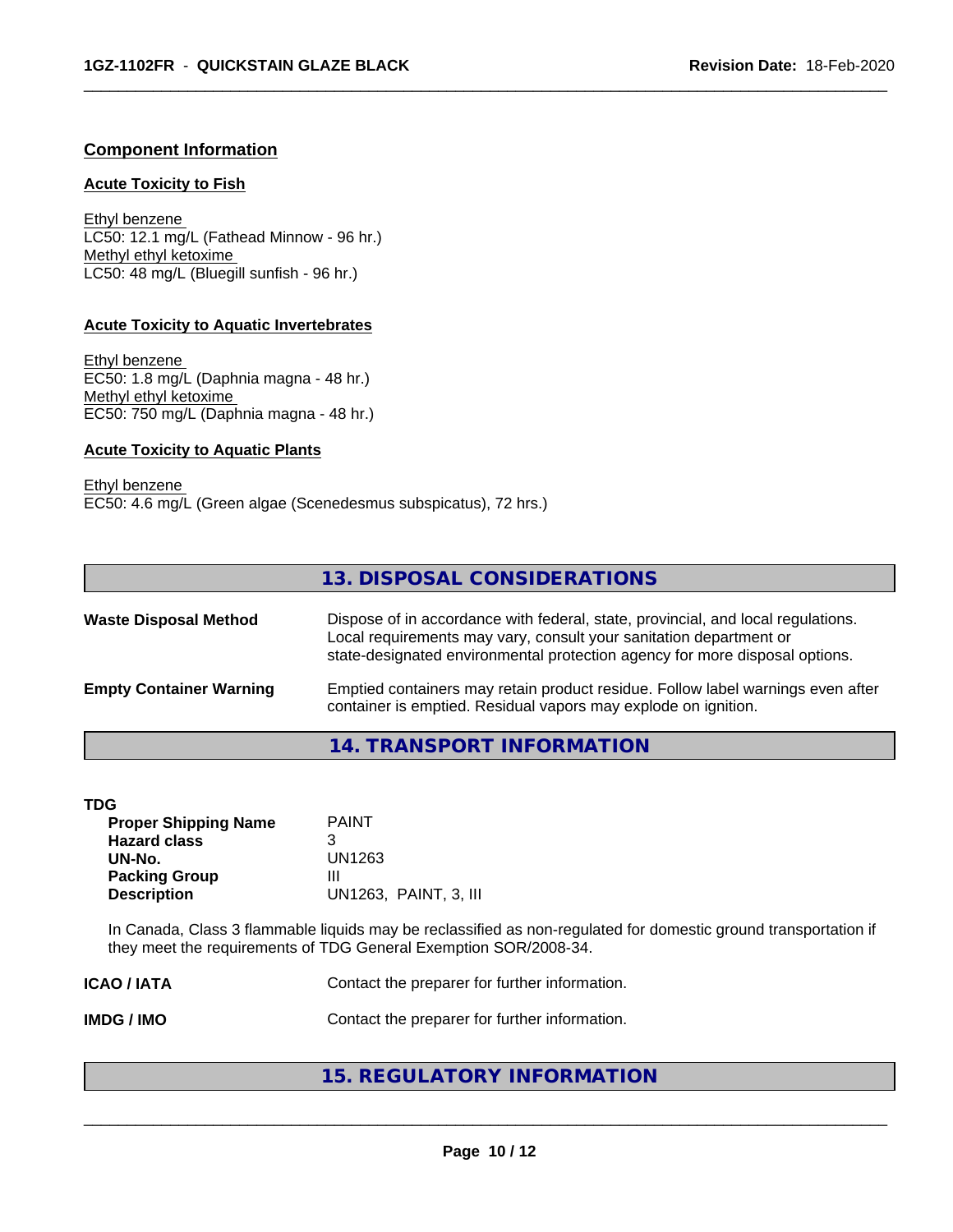# **International Inventories**

| <b>TSCA: United States</b> | Yes - All components are listed or exempt. |
|----------------------------|--------------------------------------------|
| <b>DSL: Canada</b>         | Yes - All components are listed or exempt. |

# **National Pollutant Release Inventory (NPRI)**

#### **NPRI Parts 1- 4**

This product contains the following Parts 1-4 NPRI chemicals:

| <b>Chemical name</b> | CAS No.       | Weight-%        | <b>NPRI Parts 1-4</b> |  |
|----------------------|---------------|-----------------|-----------------------|--|
| Ethyl benzene        | 100-41-4      | $-0.25%$        | Listed                |  |
| Naphthalene          | $91 - 20 - 3$ | $-0.25%$<br>ວ.1 | ∟isted                |  |

 $\overline{\phantom{a}}$  ,  $\overline{\phantom{a}}$  ,  $\overline{\phantom{a}}$  ,  $\overline{\phantom{a}}$  ,  $\overline{\phantom{a}}$  ,  $\overline{\phantom{a}}$  ,  $\overline{\phantom{a}}$  ,  $\overline{\phantom{a}}$  ,  $\overline{\phantom{a}}$  ,  $\overline{\phantom{a}}$  ,  $\overline{\phantom{a}}$  ,  $\overline{\phantom{a}}$  ,  $\overline{\phantom{a}}$  ,  $\overline{\phantom{a}}$  ,  $\overline{\phantom{a}}$  ,  $\overline{\phantom{a}}$ 

#### **NPRI Part 5**

This product contains the following NPRI Part 5 Chemicals:

| <b>Chemical name</b>                 | CAS No.    | Weight-%  | <b>NPRI Part 5</b> |  |
|--------------------------------------|------------|-----------|--------------------|--|
| Solvent naphtha, petroleum, medium   | 64742-88-7 | $7 - 13%$ | Listed             |  |
| aliphatic                            |            |           |                    |  |
| Stoddard solvent                     | 8052-41-3  | $5 - 10%$ | Listed             |  |
| Distillates, petroleum, hydrotreated | 64742-47-8 | $3 - 7%$  | Listed             |  |
| liaht                                |            |           |                    |  |
| Solvent naphtha (petroleum), heavy   | 64742-94-5 | 1 - 5%    | Listed             |  |
| aromatic                             |            |           |                    |  |

#### **WHMIS Regulatory Status**

This product has been classified in accordance with the hazard criteria of the Hazardous Products Regulations (HPR) and the SDS contains all the information required by the HPR.

| <b>HMIS</b>         | Health: $1^*$                                      | <b>Flammability: 2</b>                                                                                                                        | <b>Reactivity: 0</b> | $PPE: -$ |  |
|---------------------|----------------------------------------------------|-----------------------------------------------------------------------------------------------------------------------------------------------|----------------------|----------|--|
| <b>HMIS Legend</b>  |                                                    |                                                                                                                                               |                      |          |  |
| 0 - Minimal Hazard  |                                                    |                                                                                                                                               |                      |          |  |
| 1 - Slight Hazard   |                                                    |                                                                                                                                               |                      |          |  |
| 2 - Moderate Hazard |                                                    |                                                                                                                                               |                      |          |  |
| 3 - Serious Hazard  |                                                    |                                                                                                                                               |                      |          |  |
| 4 - Severe Hazard   |                                                    |                                                                                                                                               |                      |          |  |
| * - Chronic Hazard  |                                                    |                                                                                                                                               |                      |          |  |
|                     |                                                    | X - Consult your supervisor or S.O.P. for "Special" handling instructions.                                                                    |                      |          |  |
|                     | present under the actual normal conditions of use. | Note: The PPE rating has intentionally been left blank. Choose appropriate PPE that will protect employees from the hazards the material will |                      |          |  |

*Caution: HMISÒ ratings are based on a 0-4 rating scale, with 0 representing minimal hazards or risks, and 4 representing significant hazards or risks. Although HMISÒ ratings are not required on MSDSs under 29 CFR 1910.1200, the preparer, has chosen to provide them. HMISÒ ratings are to be used only in conjunction with a fully implemented HMISÒ program by workers who have received appropriate HMISÒ training. HMISÒ is a registered trade and service mark of the NPCA. HMISÒ materials may be purchased exclusively from J. J. Keller (800) 327-6868.*

 **WARNING!** If you scrape, sand, or remove old paint, you may release lead dust. LEAD IS TOXIC. EXPOSURE TO